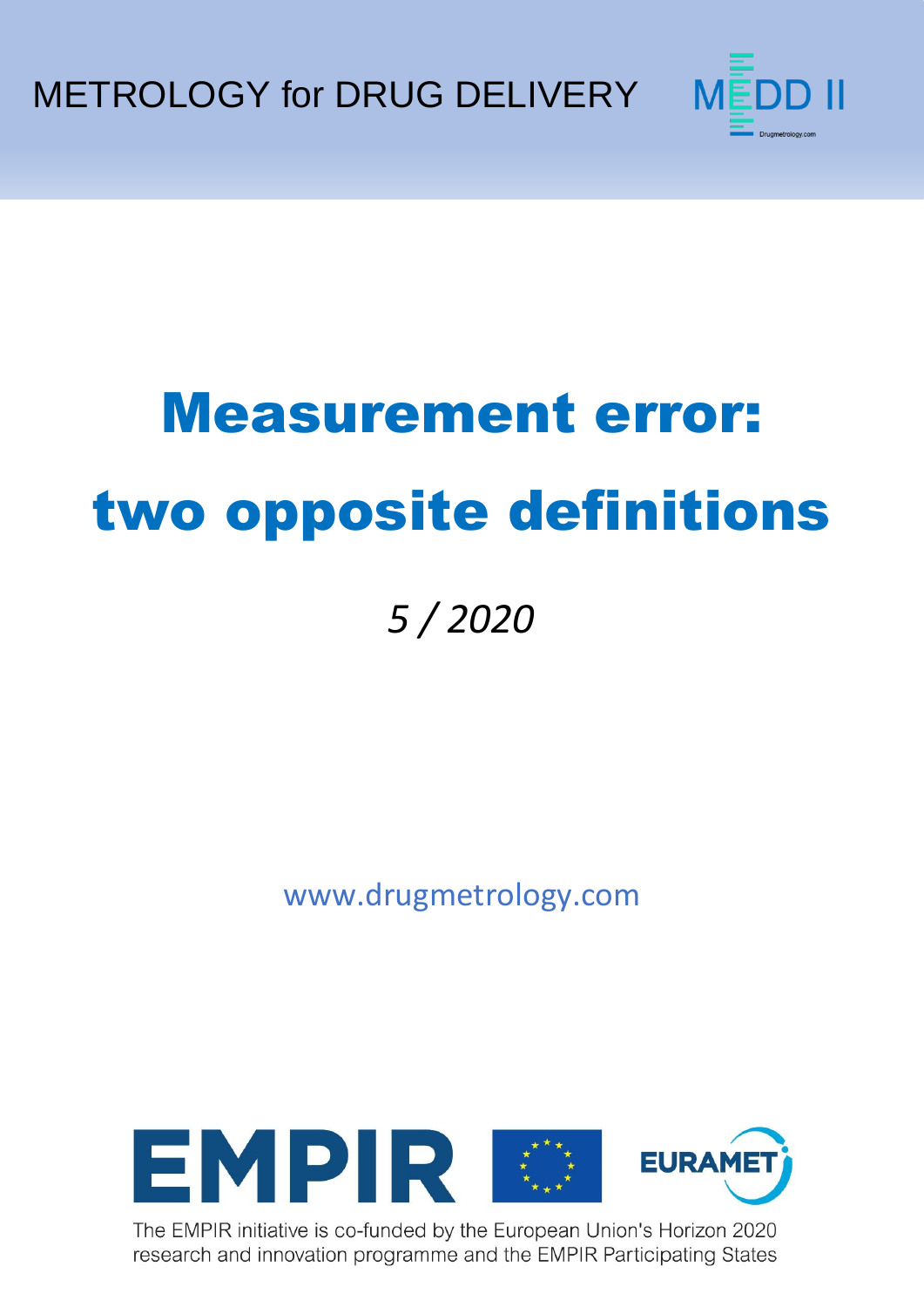### Opposite definitions of measurement error in relevant documents

The determination of the measurement error in the procedure of the calibration of instruments and the application of the correction curve are crucial for traceable measurements.

However, the definitions of the measurement error are opposite in the standards used in metrology and the medical standards (ex. IEC 60601-2-24:2012 used for medical electrical equipment).

#### Metrological standards

The standards applied in metrology are:

- International vocabulary of metrology Basic and general concepts and associated terms (VIM), 3rd edition, JCGM 200:212
- Evaluation of measurement data- Guide to the expression of uncertainty in measurement (GUM), JCGM 100:2008

According to these standards, the measurement error is defined as

- measurement error: measured quantity value minus a reference quantity value (definition 2.16 [1])
- error (of measurement): result of a measurement minus a true value of the measurand (definition B.2.19 [2])

Related to this, we have the relative measurement error defined as:

error of measurement divided by a true value of the measurand (definition B.2.20 [2])

Expressing the relative error in formula, we get

$$
A = \frac{100 (r - Q)}{Q} \, (\%)
$$

where

*Q* is the reference flow rate determined by the reference measurement method (e.g. gravimetric method)

*r* is the rate set at the instrument (e.g. 1 mL/h)

*A* is the relative flow measurement error or systematic error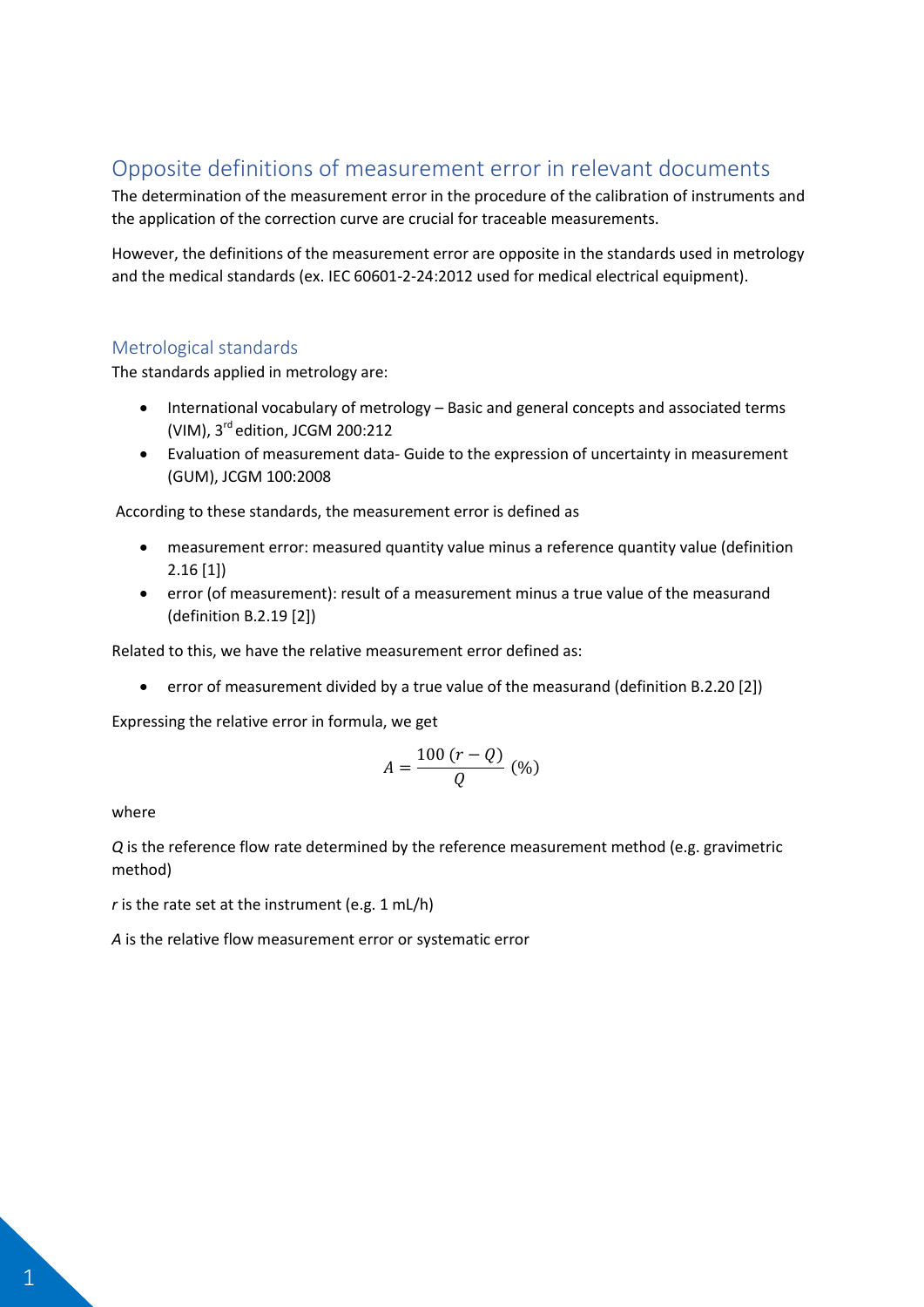#### Standards for medical electrical equipment

One of the standards applied for the medical electrical equipment is:

 IEC 60601-2-24:2012, Medical electrical equipment – Part 2-24: Particular requirements for the basic safety and essential performance of infusion pumps and controllers

The overall mean percentage flow error (relative measurement error) is defined in equation (5) in section 201.12 in IEC 60601-2-24:2012 as

$$
A = \frac{100 (Q - r)}{r} (%)
$$

where

*Q* is the reference flow rate determined by the reference measurement method (e.g. gravimetric method)

*r* is the rate set at the instrument (e.g. 1 mL/h)

*A* is the relative flow measurement error or systematic error

[2] B.2.22 Definition of systematic error: mean that would result from an infinite number of measurements of the same measurand carried out under repeatability conditions minus a true value of the measurand (reference value).

#### Correction applied to the measurement results

The calibration of the instrument gives the measurement error for a specific flow rate with respect to the reference flow rate. In general, the measurement results of the instrument are then corrected with these measurement errors to take into account the calibrated measurement errors of the instrument. Using the following definitions [2]:

- corrected result: result of a measurement after correction for systematic error (definition B.2.13)
- uncorrected result: result of a measurement before correction for systematic error (definition B.2.12)
- correction: value added algebraically to the uncorrected result of a measurement to compensate for systematic error (definition B.2.23)
- Note 1: the correction is equal to the negative of the estimated systematic error (definition B.2.23)

Therefore, the correction applied is according to [2]:

Corrected result = uncorrected result – systematic error

Corrected result = set flow rate  $r -$  (set flow rate  $r - Q$ ), where (set flow rate  $r - Q$ ) is the systematic error.

This correction will depend on the definition of A. Depending on the definition of *A* according to [2] or [3], the correction is either the negative systematic error or the positive systematic error:

- Corrected result = uncorrected result systematic error, where systematic error = set flow rate  $r - Q$  according to [2]
- Corrected result = uncorrected result + systematic error, where systematic error = *Q* set flow rate *r* according to [3]